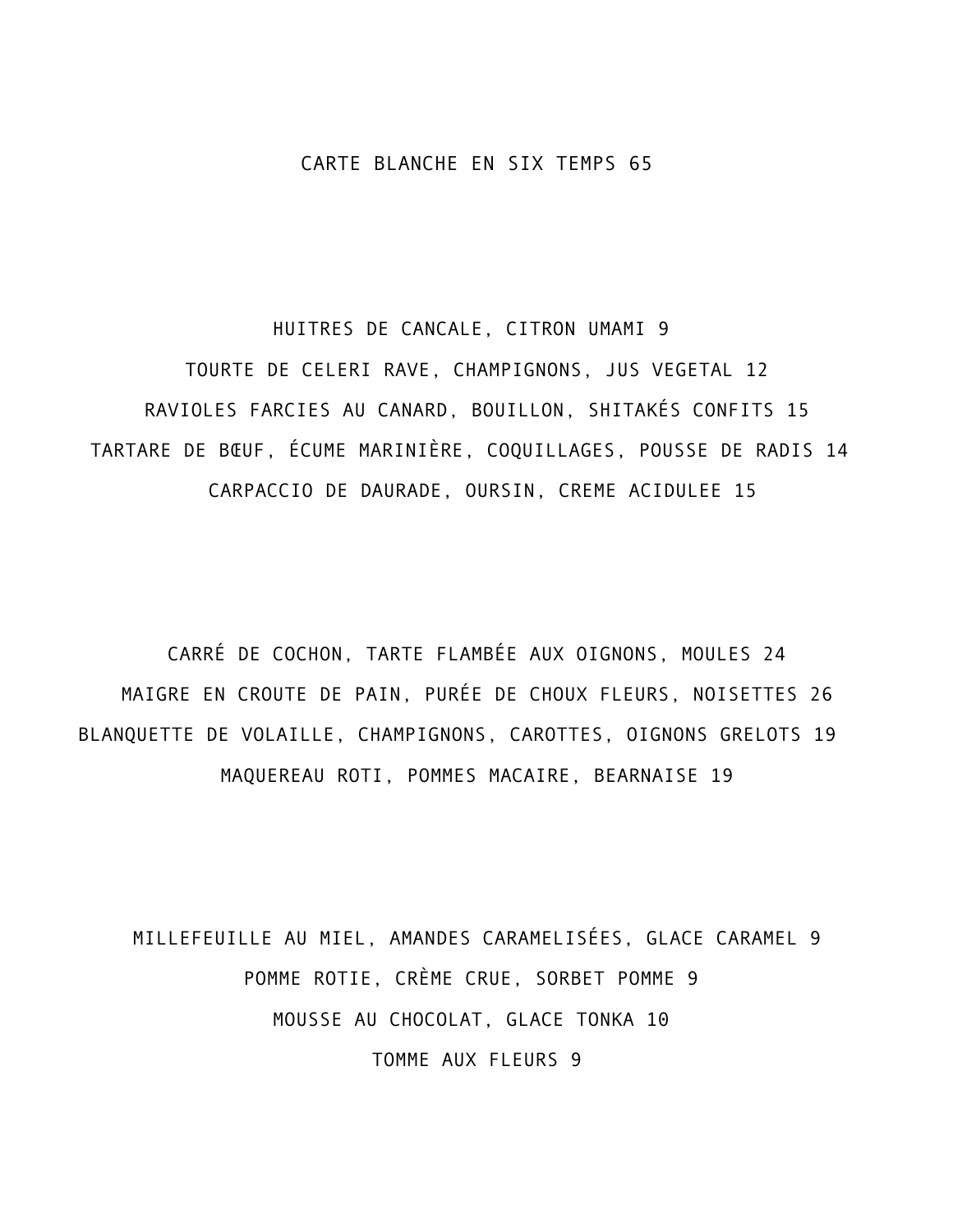#### BLANC

| BOURGOGNE ET BEAUJOLAIS                      |    |
|----------------------------------------------|----|
| BOURGOGNE FANNY SABRE 2019                   | 40 |
| POUILLY FUISSÉ DOMAINE VALETTE 2015          | 75 |
| CHABLIS 1ER CRU VAILLONS DOMAINE SERVIN 2018 | 50 |
| VEZELAY L'IMPATIENTE LA CROIX MONTJOIE 2019  | 30 |
| BOURGOGNE ALIGOTÉ VALANDONS PETIPREZ 2018    | 43 |
| POUILLY LOCHE DOMAINE TRIPOZ 2017            | 45 |

# LOIRE

| VOUVRAY LE HAUT LIEU HUET 2019          | 45  |
|-----------------------------------------|-----|
| VOUVRAY LE MONT 1995 HUET               | 140 |
| SAUMUR LE REPENTI THIBAULT STEPHAN 2019 | 42  |
| DOMAINE DE LA TAILLE AU LOUP 2019       | 47  |
| AMPHYBOLITE JO LANDRON 2019             | 28  |
| BUISSON BONNIGAL BODET 2017             | 42  |
| ROMO HUARDS 2019                        | 32  |
| TOURAINE SAUVIGNON BONNIGAL BODET 2019  | 28  |
| EFFUSION PATRICK BAUDOUIN 2018          | 46  |
| MONTLOUIS ARGILE CHIDAINE 2018          | 50  |

# Autriche

| GRUNER WELTLINER SCHLOSS GOBELSBURG 2019 |  |  |
|------------------------------------------|--|--|
|                                          |  |  |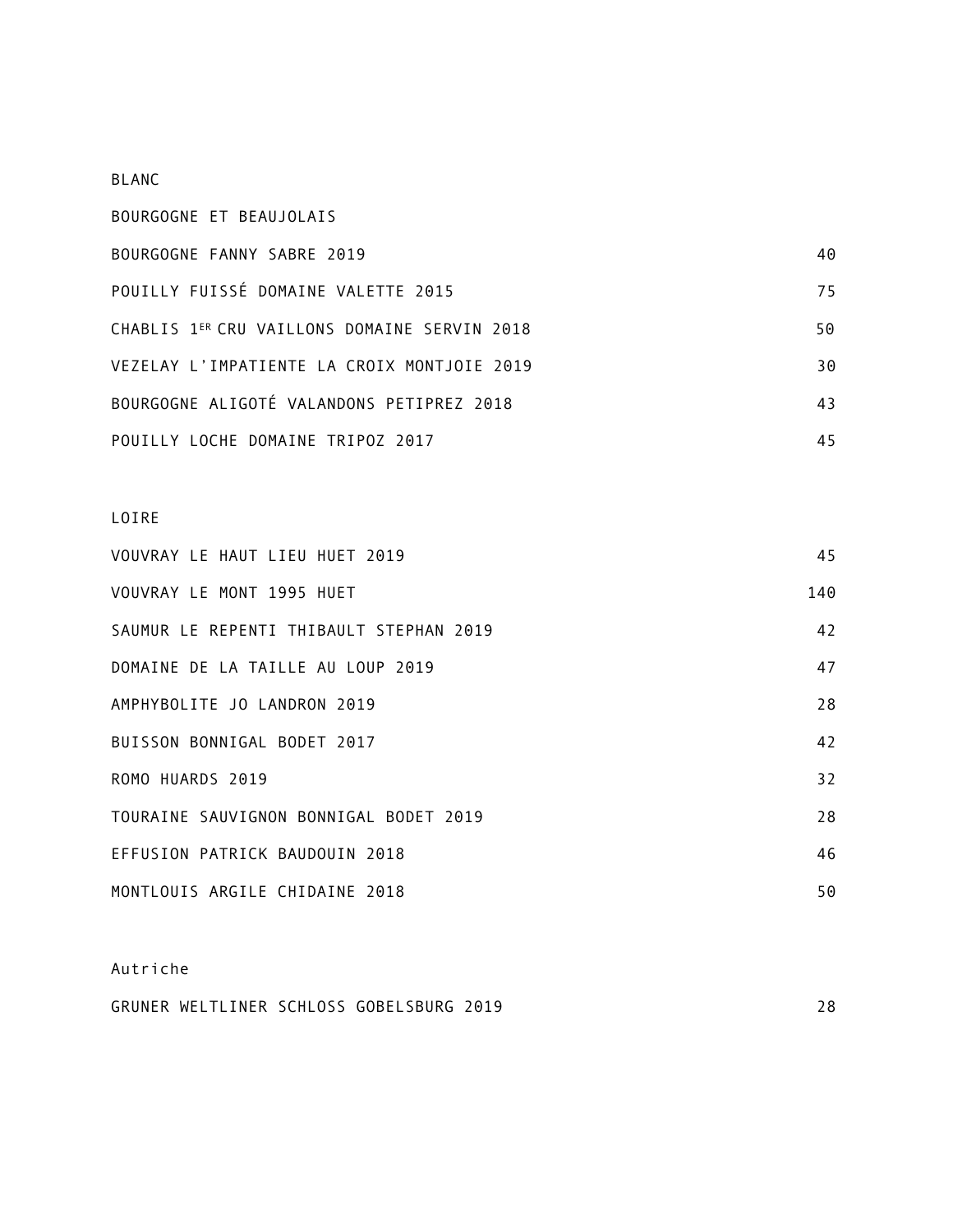#### ALSACE SAVOIE ET JURA

| QUINTESSENCE JEROME ARNOUX 2014               | 39 |
|-----------------------------------------------|----|
| LES MOLATES DOMAINE DES MARNES BLANCHES 2018  | 47 |
| ENSEMBLE DOMAINE DES COTES ROUSSES 2018       | 38 |
| RIESLING RICHE GRANITIQUE ZIND HUMBRECHT 2018 |    |

# PROVENCE ET LANGUEDOC COCALIERES DOMAINE D'AUPILHAC 2020 47 DE CI DE LA DOMAINE MODAT 2019 **34** CHAMPS PENTUS FAUGERE DOMAINE BROUCA 2019 34 CANTALOUZ CAMP DEL MAS 2018 45 CHATEAU DES SARRINS 2018 38 RHONE CONDRIEU AURELIEN CHATAGNIER 2019 60 SAINT JOSEPH GRIPPA 2019 52

Italie GRECE SCLAVOS ALCHYMISTE 2018 28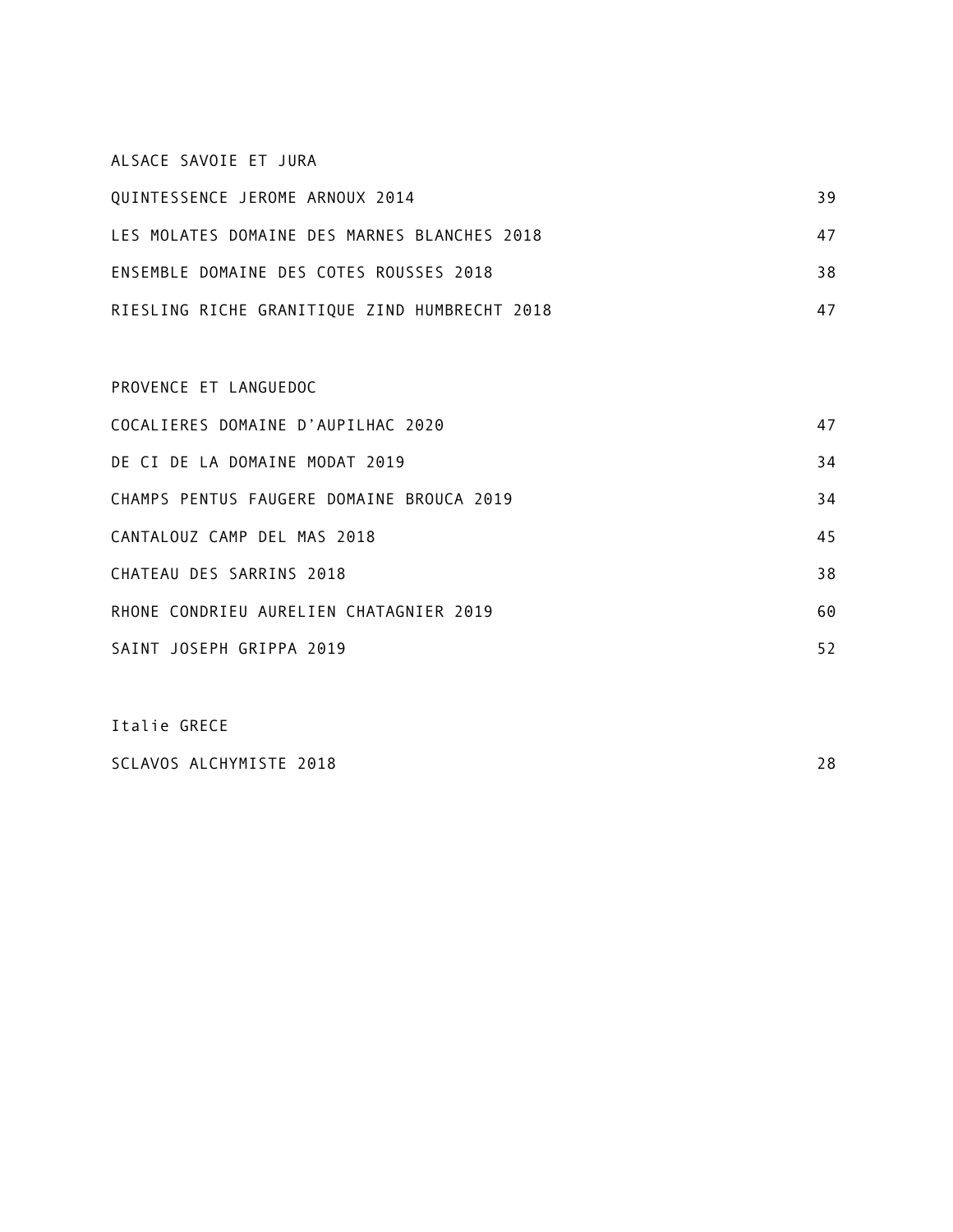### ROUGE

| BOURGOGNE ET BEAUJOLAIS                              |    |
|------------------------------------------------------|----|
| BEAUJOLAIS DOMAINE DE FA 2018                        | 34 |
| FLEURIE DOMAINE DE FA 2018                           | 40 |
| BOURGOGNE FANNY SABRE 2019                           | 40 |
| BEAUNE CLOS DES RENARDES FANNY SABRE 2019            | 65 |
| IRANCY LA CROIX MONTJOIE 2019                        | 39 |
| BOURGOGNE SYLVAIN PATAILLE 2018                      | 40 |
| BROUILLY GEORGES DESCOMBES 2018                      | 36 |
| CHOREY LES BEAUNES PETIPREZ 2017                     | 65 |
| POMMARD DOMAINE 1ER CRU LA REFENE BALLOT-MILLOT 2017 | 85 |

# LANQUEDOC

| SANS PLUS ATTENDRE DOMAINE MODAT 2018 | 47 |
|---------------------------------------|----|
| MAS HAUT BUIS -OLIVIER JEANTET-2016   | 43 |
| GALIBAOU DU RUSSE PIERRE VAISSE 2018  | 49 |
| GRAVIS CAMP DEL MAS 2017              | 45 |
| CHAMPS PENTUS FAUGERES BARAL 2019     | 36 |
| COCALIERES DOMAINE D'AUPILHAC 2019    | 47 |

| ESPAGNE ET Italie GRECE           |    |
|-----------------------------------|----|
| NAOUSSA OENOS THYMIOPOULOS 2017   | 43 |
| RIU PRIORAT LE TRIO INFERNAL 2017 | 46 |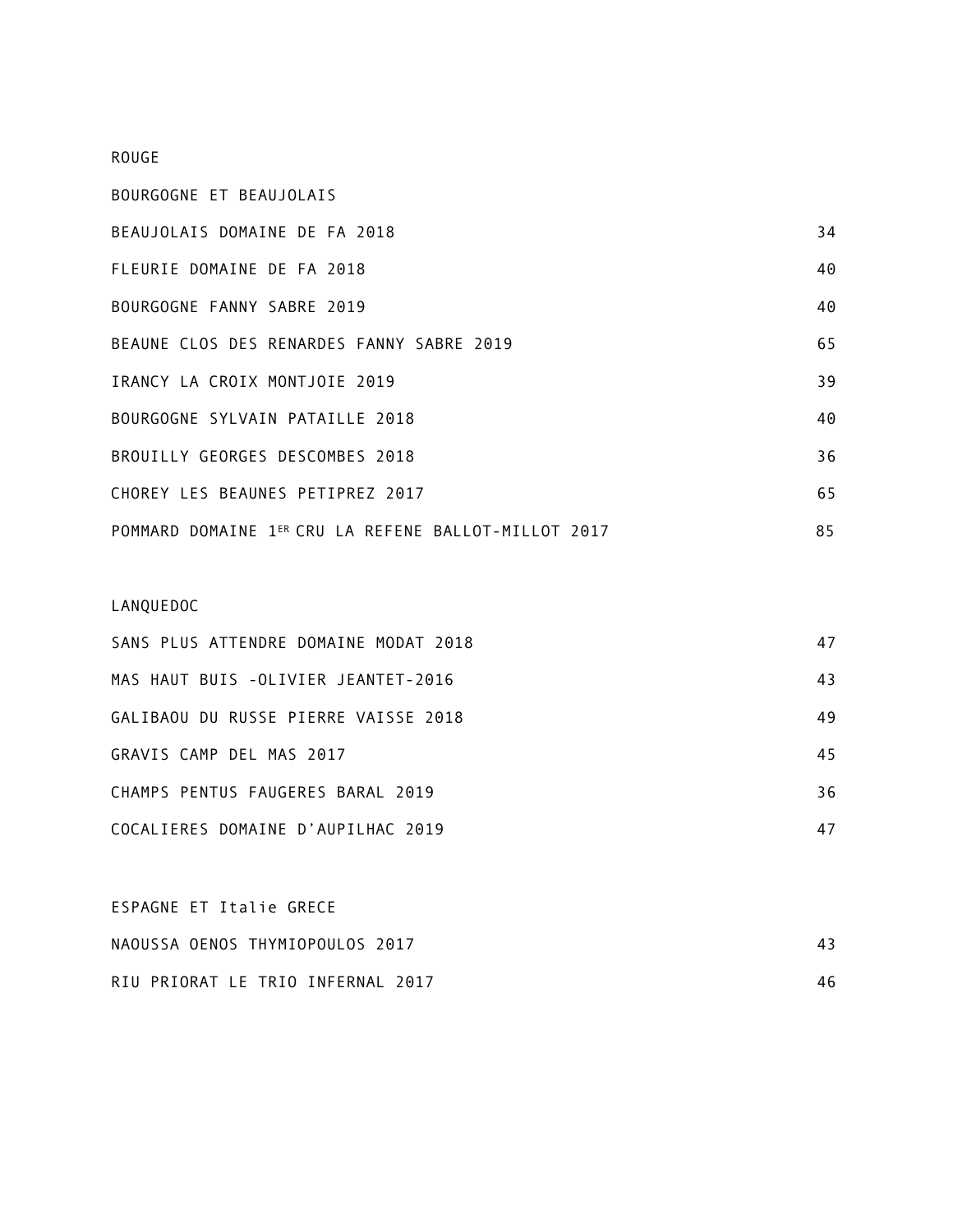#### ALSACE ET SAVOIE

| MONDEUSE PREMIER VOL ANTOINE PETIPREZ 2015 | 47 |
|--------------------------------------------|----|
| TROUSSEAU DANIEL DUGOIS 2018               | 30 |
| SUBTIL JEROME ARNOUX 2018                  | 28 |

RHÔNE ET ARDÉCHE CROZE HERMITAGE PRIMAVERA COLOMBIER 2019 38 CROZES HERMITAGE ALAIN GRAILLOT 201 45 CHÂTEAUNEUF-DU-PAPE DOMAINE GIRAUD 2017 60 COTE ROTIE SEMASKA 2019 65 CDR DOMAINE CHARVIN 2019 35 CHATEAUNEUF DU PAPE DOMAINE CHARVIN 2018 VACQUEYRAS DOMAINE SANG DES CAILLOUX FLOURETO 2019 39

#### LOIRE

| MELARIC VDF LE TANDEM 2020                     | 32 |
|------------------------------------------------|----|
| SAUMUR EOLITHE ADRIEN ET GUILLAUME PIRE 2018   | 44 |
| DOMAINE DES POTHIERS CLOS DU PUY 2020          | 38 |
| LE PRESSOIR DOMAINE DES HUARDS 2019            | 36 |
| BORDEAUX CHATEAU HAUT CARLES FRONSAC 2012/2014 | 55 |
| PROVENCE CHATEAU DES SARRINS 2019              | 42 |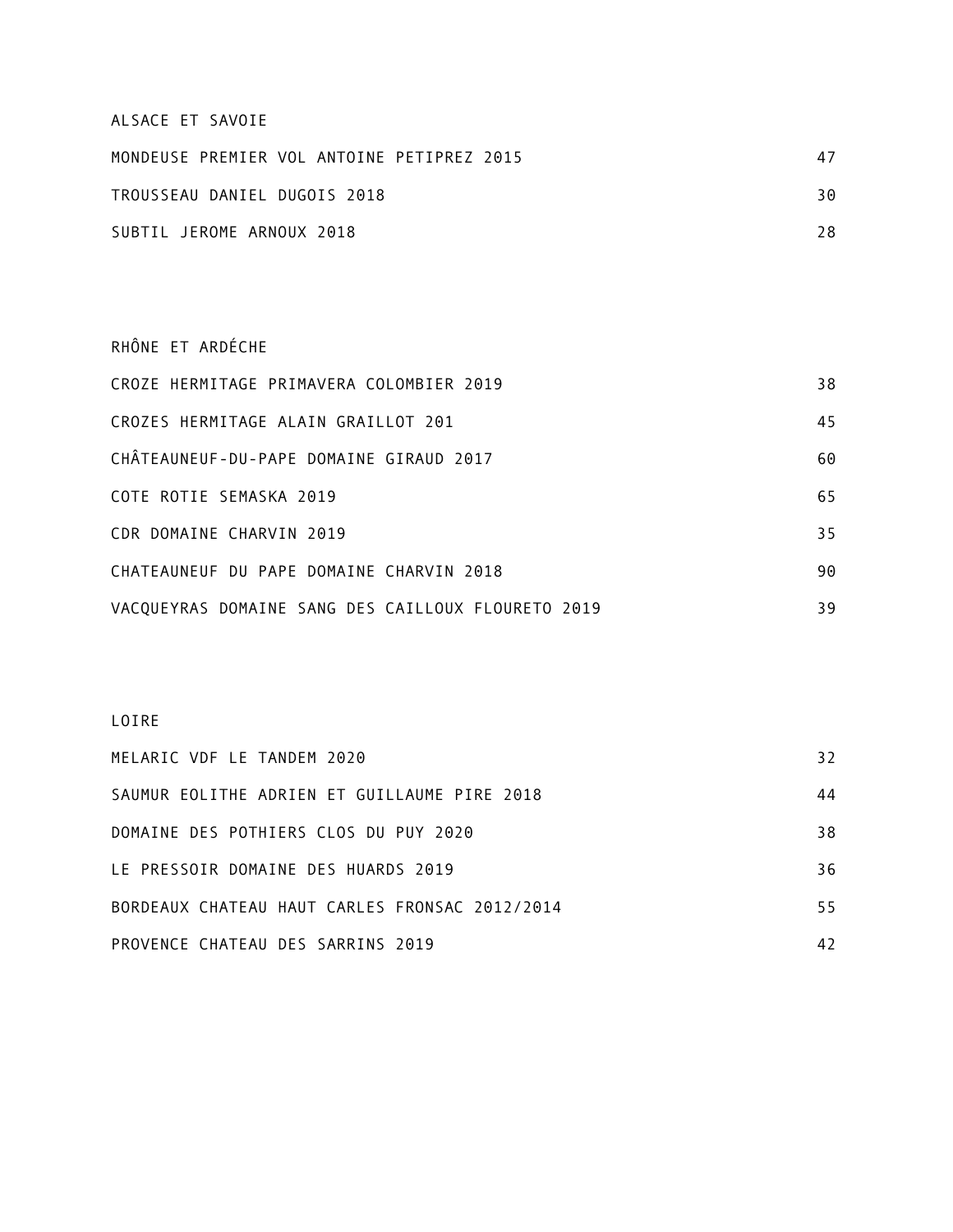### LE VIN EFFERVESCENT

| JO LANDRON ATMOSPHERE PET NAT                     | 34 |
|---------------------------------------------------|----|
| CAVA BRUT NATURE RESERVE DESCREGUT 2016           | 36 |
| CREMANT DE LOIRE BRUT D'ENFER BONNIGAL BODET 2016 | 36 |
| HUET VOUVRAY PETILLANT 2015                       | 40 |
| TRIPLE ZERO LA TAILLE AU LOUP                     | 50 |
| CHAMPAGNE BRUNO PAILLARD EXTRA BRUT - ASSEMBLAGE  | 65 |
| CHAMPAGNE DRAPPIER BRUT ZERO DOSAGE               | 65 |
| CHAMPAGNE HUGUENOT TASSIN SIGNATURE BRUT          | 55 |
| LECLERC BRIANT ROSE EXTRA BRUT                    | 75 |

| <b>ROSE</b>                      |    |
|----------------------------------|----|
| MODAMOUR DOMAINE MODAT           | 28 |
| DAVID REY 2020                   | 30 |
| SARRINS DOMAINE DES SARRINS 2019 | 36 |